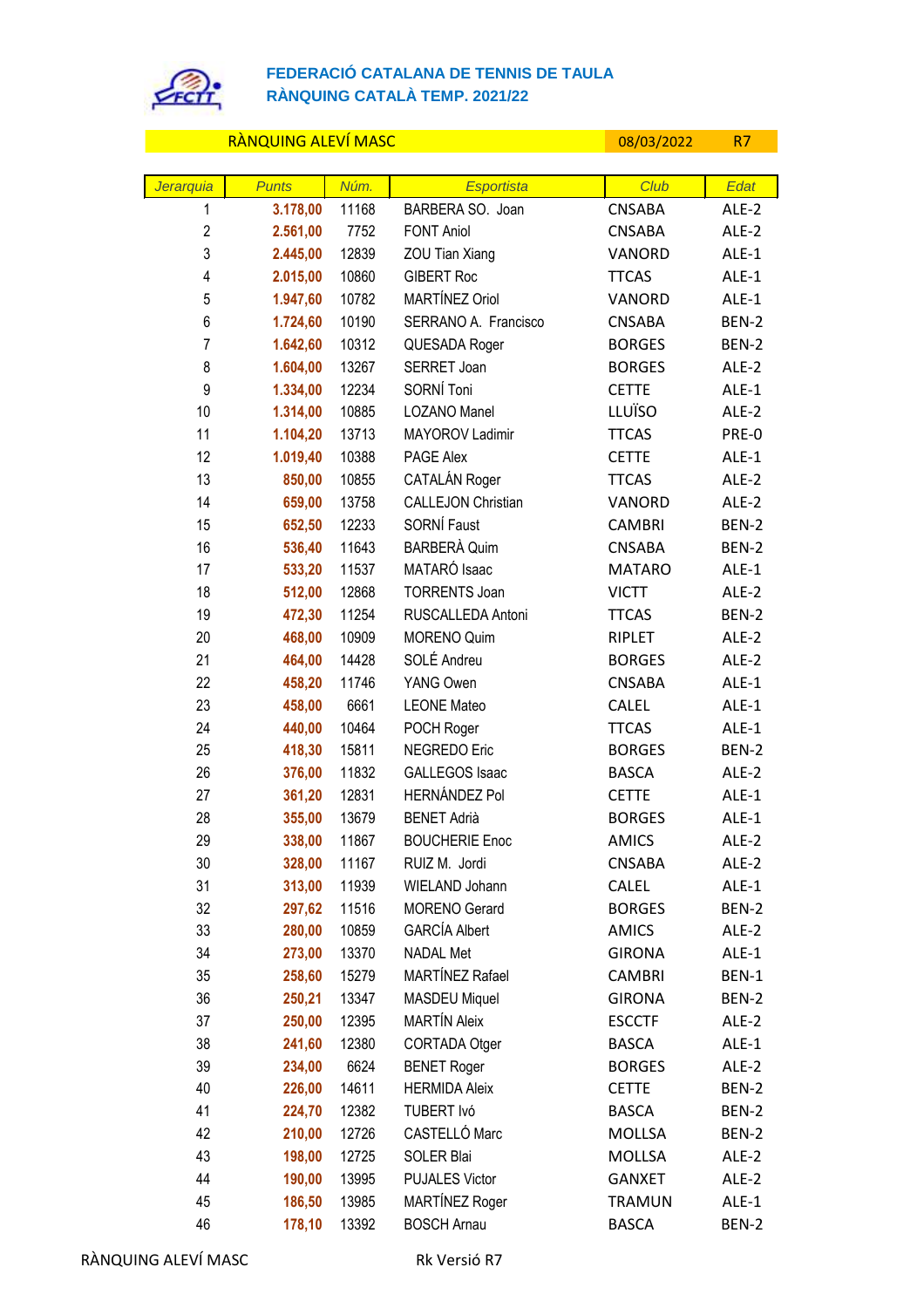|           | RANQUING ALEVI MASC |                |                                          | 08/03/2022                     | R7             |
|-----------|---------------------|----------------|------------------------------------------|--------------------------------|----------------|
|           |                     |                |                                          |                                |                |
| Jerarquia | <b>Punts</b>        | Núm.           | <b>Esportista</b>                        | Club                           | Edat           |
| 47        | 170,00              | 14268          | MARTINEZ Jordi                           | <b>GANXET</b>                  | ALE-1          |
| 48        | 157,80              | 13369          | <b>AMANTIA Liam</b>                      | <b>CTTBDN</b>                  | BEN-2          |
| 49        | 151,00              | 13776          | <b>GARCIA Eudald</b><br>NUÑEZ Roc        | <b>MOLLSA</b>                  | BEN-2          |
| 50        | 140,00              | 12566          | <b>CABRERA Iker</b>                      | <b>MATARO</b>                  | ALE-1          |
| 51        | 138,20              | 13022          |                                          | <b>CETTE</b>                   | BEN-2<br>ALE-2 |
| 52<br>53  | 127,00              | 15045<br>10826 | <b>BAQUEDANO Bruno</b><br>SAMPEDRO Yerai | <b>GANXET</b><br><b>GANXET</b> | ALE-1          |
| 54        | 112,00<br>110,40    | 14223          | GRANADOS Joan                            | <b>CTTBDN</b>                  | BEN-1          |
| 55        | 100,00              | 11842          | FIGUERAS Jan                             | <b>BASCA</b>                   | ALE-2          |
| 55        | 100,00              | 14891          | <b>PROUS Gerard</b>                      | <b>GANXET</b>                  | ALE-2          |
| 57        | 97,00               | 14202          | VERDEJO Adria                            | <b>NASTIC</b>                  | ALE-1          |
| 58        | 90,00               | 14179          | <b>CARACUEL Daniel</b>                   | <b>AMICS</b>                   | BEN-2          |
| 59        | 85,00               | 15069          | <b>LLOVET Arnau</b>                      | S.CUGA                         | ALE-1          |
| 60        | 84,00               | 13330          | <b>SERRA Pol</b>                         | MOLLSA                         | ALE-2          |
| 61        | 80,00               | 9149           | <b>CASELLAS Pere</b>                     | <b>TRAMUN</b>                  | ALE-2          |
| 61        | 80,00               | 11640          | ROS Guillem                              | RIPLET                         | ALE-1          |
| 63        | 74,00               | 14597          | <b>TORRENTE Eudald</b>                   | <b>CTTBDN</b>                  | BEN-1          |
| 64        | 71,20               | 13520          | <b>VILA Josep</b>                        | <b>CNSABA</b>                  | BEN-1          |
| 65        | 69,30               | 13244          | <b>HORMIGON Aniol</b>                    | <b>TORELL</b>                  | BEN-1          |
| 66        | 64,40               | 13971          | ZHOU Yu                                  | <b>CTTBCN</b>                  | BEN-1          |
| 67        | 61,00               | 13382          | AGUILERA Alejandro                       | <b>CNSABA</b>                  | BEN-1          |
| 68        | 55,20               | 10853          | MAMPEL N. Ramon                          | <b>AMICS</b>                   | BEN-2          |
| 69        | 53,00               | 13838          | <b>TORRADEFLOT Ricard</b>                | <b>BORGES</b>                  | BEN-2          |
| 69        | 53,00               | 14001          | ALENTÀ Cesc                              | <b>BORGES</b>                  | BEN-2          |
| 71        | 50,00               | 14002          | ALENTÀ Unai                              | <b>BORGES</b>                  | PRE-0          |
| 72        | 48,00               | 13593          | RUIZ Guillem                             | LLUÏSO                         | ALE-2          |
| 73        | 48,00               | 14650          | <b>PETER Patrick</b>                     | <b>GANXET</b>                  | ALE-1          |
| 74        | 40,00               | 14015          | SOLA Roger                               | <b>CTGALI</b>                  | BEN-1          |
| 74        | 40,00               | 14287          | <b>BALAGUER Rafel</b>                    | ATEN82                         | ALE-1          |
| 76        | 39,10               | 13885          | <b>CORBELLA Bernat Benigne</b>           | <b>BASCA</b>                   | BEN-2          |
| 77        | 36,00               | 13478          | <b>CARMONA Daniel</b>                    | LLUÏSO                         | BEN-1          |
| 77        | 36,00               | 14474          | <b>VILELLA Marti</b>                     | VANORD                         | ALE-2          |
| 79        | 35,00               | 15052          | FERNÁNDEZ Jan                            | <b>NASTIC</b>                  | PRE-0          |
| 80        | 33,50               | 15050          | COFIÑO Luis                              | <b>GANXET</b>                  | ALE-2          |
| 81        | 31,00               | 14003          | SERRANO Alvaro                           | <b>BORGES</b>                  | ALE-1          |
| 82        | 30,00               | 14481          | LOPEZ Iker                               | <b>GANXET</b>                  | ALE-2          |
| 82        | 30,00               | 13709          | PONCE Lucas                              | <b>FALCO</b>                   | BEN-1          |
| 84        | 29,70               | 10967          | <b>MACHÍN Marc</b>                       | <b>TRAMUN</b>                  | BEN-2          |
| 85        | 27,00               | 15327          | <b>GARCIA Dilan</b>                      | <b>GANXET</b>                  | BEN-2          |
| 86        | 26,00               | 14469          | <b>VERGÉS Guillem</b>                    | <b>TRAMUN</b>                  | BEN-2          |
| 86        | 26,00               | 14540          | <b>DENISOV Nikita</b>                    | GANXET                         | ALE-2          |
| 86        | 26,00               | 15237          | RADU Victor                              | <b>GANXET</b>                  | ALE-2          |
| 89        | 24,00               | 15563          | SABLON Leo                               | <b>NASTIC</b>                  | BEN-2          |
| 90        | 20,00               | 10899          | <b>COROMINA Bruno</b>                    | LLUÏSO                         | ALE-2          |
| 90        | 20,00               | 14278          | <b>IBAÑEZ Marcos</b>                     | <b>ESCCTF</b>                  | ALE-2          |
| 92        | 13,00               | 13344          | PONS Nil                                 | <b>VILABL</b>                  | ALE-2          |
| 93        | 10,00               | 14721          | <b>COLL Biel</b>                         | <b>GIRONA</b>                  | ALE-1          |
| 93        | 10,00               | 14866          | <b>BEIMERS Daniël</b>                    | <b>TRAMUN</b>                  | ALE-1          |
| 93        | 10,00               | 14503          | <b>BERTOLIN Dylan</b>                    | <b>HOSPIT</b>                  | ALE-1          |